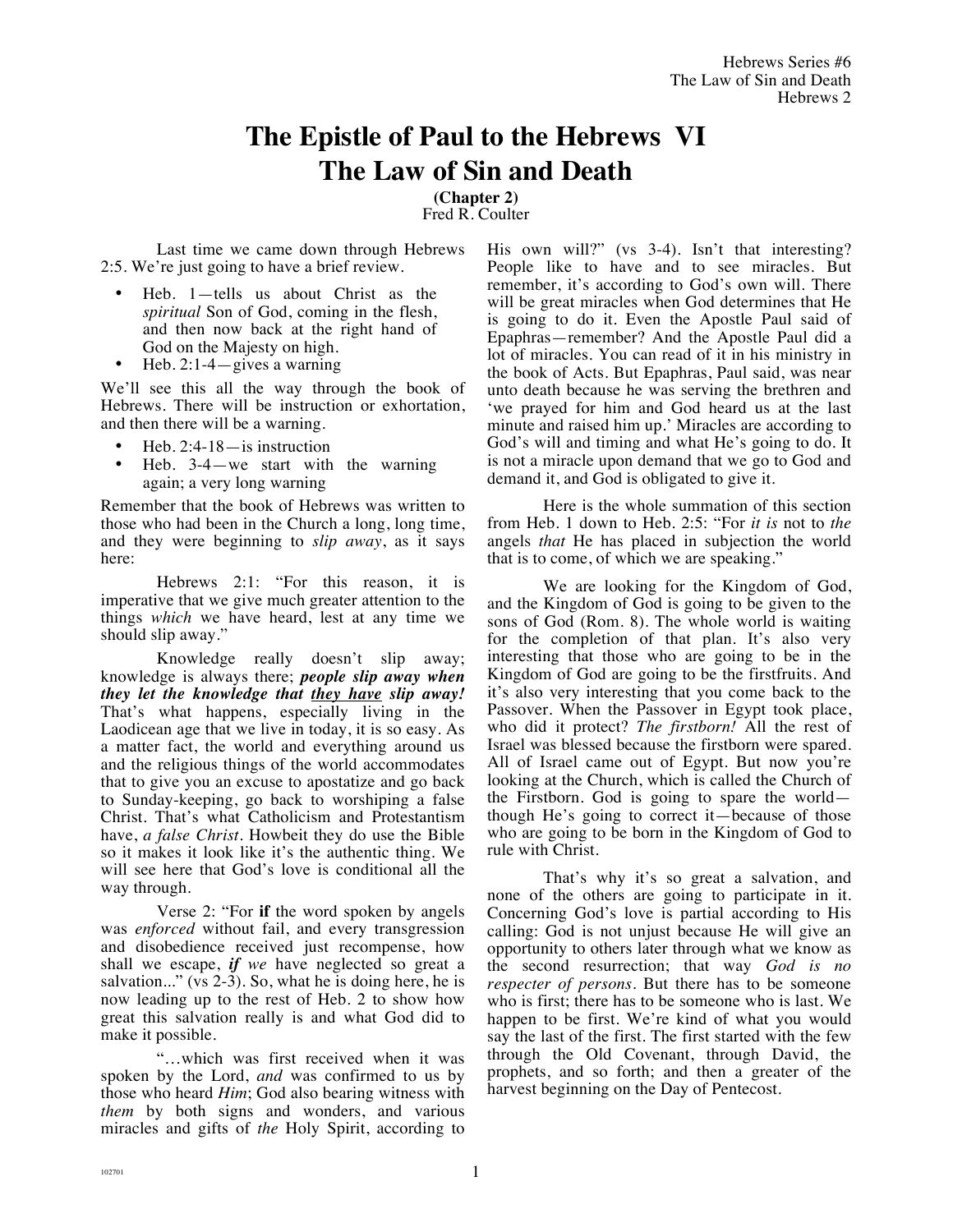It's very interesting that the #8 is a new beginning. Day 50 is the eighth day after the seventh week: *seventh week, fiftieth day is eight!* There was a new beginning at the temple, wasn't there, with the outpouring of the Holy Spirit and being baptized and receiving the Holy Spirit and having the remission of sins. That was the beginning of the firstfruits within the Church of God. Now we're coming down, there are still firstfruits, and *we're the last of the firstfruits*. Not exactly the very, very last, because you have the 144,000 of Rev. 7 and the great innumerable multitude who will be the very last, and the two absolute last ones are going to be *the two witnesses*. When that harvest is finished, the world is going to be put in subjection to the sons of God, not to the angels.

Let's just review that in Rom. 8. It's important that we understand it. When you understand the greatness of what God is doing, and the greatness of your calling and how profound that it is, then even in times of prosperity and pleasure and leisure, as we have today—which is being taken away from us, by the way—you will still be able to maintain the love, the zeal, the enthusiasm because the goal is so high, and the calling is so great, that you understand that there is *nothing* that is going to separate you from the love of God.

- no man
- no person
- nothing concerning your own life
	- $\checkmark$  whether it be a problem in overcoming sin
	- $\checkmark$  whether it be weakness because of old age
	- $\checkmark$  whether it be because when you're getting old your memory is slipping

But remember, it is all still there in the brain and the only difficulty is your recall. So, if you hear it, it is there.

Romans 8:14: "For as many as are led..." We're going to see when Christ is going to bring *many* sons unto glory. That also can mean leading.

"…by *the* Spirit of God, these are *the* sons of God. Now, you have not received a spirit of bondage again unto fear, but you have received *the* Spirit of sonship, whereby we call out, 'Abba, Father'" (vs 14-15).

Romans 8 makes it very clear here especially v 15—that we have a Father/son relationship with God the Father that was opened to us by Jesus Christ. That's why it's so important that we maintain that relationship through the proper fellowship with God the Father and Jesus Christ, which includes:

- worship
- prayer
- service
- study
- growing
- keeping the Sabbath and Holy Days

All of those combined form a complete salvation for us, a complete way of life for us. When all those are combined together it excludes the religions of the world, because all the religions of the world are a *satanic substitute* to take people away from God the Father and Jesus Christ. If that sounds exclusivist, then you take it up with God because God is the One Who has devised it. If we read what is in the Bible and believe what is in the Bible, and that's what the Bible tells us, then that's what God has done.

Verse 16: "The Spirit itself bears witness conjointly with our own spirit, *testifying* that we are *the* children of God. Now if *we are* children, *we are* also heirs—truly, heirs of God and joint heirs with Christ—…" (vs 16-17). *The world to come is going to be put in subjection to us under Christ.* That's something to really contemplate.

Now notice, there's something else that has to happen with it: *IF*. There are 1,200 *IFs* throughout the Bible. If you get bored in Bible study, just get out a concordance and look up every place where the word *IF* is, and make yourself a little list. *IF* means *there is a condition!* Jesus said, '*IF* you love Me, keep My commandments.' The condition is commandment-keeping and loving. {note sermon series: *IF Statements of the Bible*}

"...if indeed we suffer together with Him, so that we may also be glorified together with Him. For I reckon that **the sufferings of the present time** *are* **not worthy** *to be compared* **with the glory that shall be revealed in us**" (vs 17-18). Never forget that!

In the ultimate of suffering, the worst you can do is die. *If that happens and you die in the faith, you've got it made*. Does not God take pleasure in the death of the saints? Why? *Because they have attained to the purpose of God in their life!* Then the glory will be revealed in us.

Verse 19: "For the earnest expectation of the creation itself is awaiting the manifestation of the sons of God." The Apostle John said that when He appears 'we shall see Him, for we shall be *like* Him.' It's waiting for us. This also tells us that everything that is being done in the world will not work. There may be temporary successes here and there for various things. But the truth of the matter is, *it's all*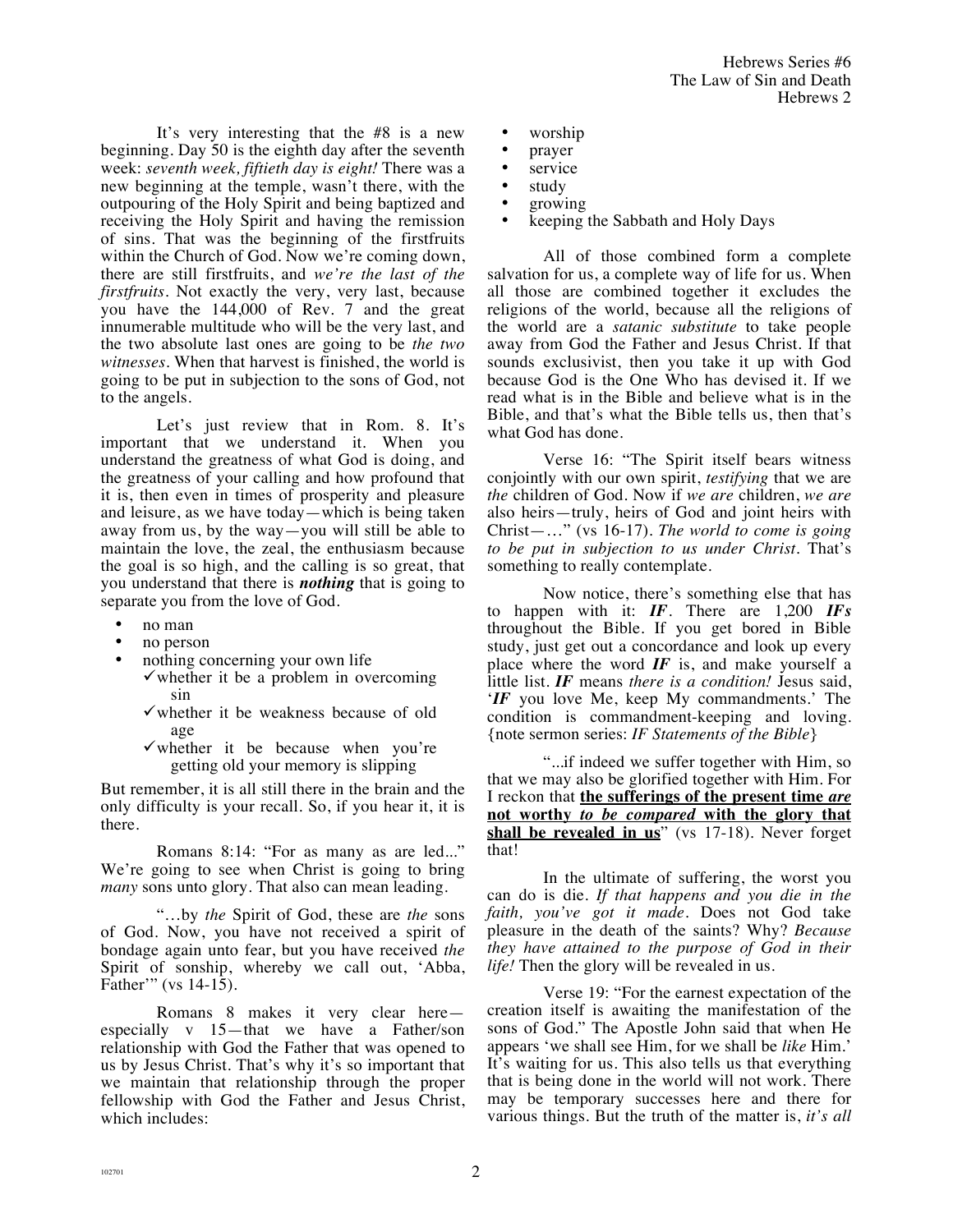*going to fail!* God wants us to understand that, but have hope in Him.

"…awaiting the manifestation of the sons of God… [here's why it's going to fail]: …because the creation was subjected to vanity, not willingly..." (vs 19-20). No one went up to God and said, 'Oh, God, fill me with vanity.' *No!* God *gave* the *law of sin and death* within us. *Yes, He did!* You inherit it. You have no choice over it. That's why there's the grace of God, to help you in salvation.

"...not willingly, but by reason of Him who subjected *it* in hope, in order that the creation itself might be delivered from the bondage of corruption into the freedom of the glory of the children of God" (vs 20-21). That's when the world will be subjected to us. That's why he's making it very, very clear in Heb. 2.

Verse 22: "For we know that all the creation is groaning together and travailing together until now. And not only *that*, but even we ourselves, who have the firstfruits of the Spirit, also groan within ourselves, awaiting the sonship—the redemption of our bodies" (22-23)—by the resurrection.

If this body we have sort of wears out and fades away, don't worry. You've got a spiritual body coming, and God's going to give it to you. You won't have to fight all the battles of the flesh any longer.

As we are reading Heb. 2:6-18—we'll come back and we'll go through each verse, verse-byverse—what we're going to see is that God is showing what He *has done* through Jesus Christ, what He *is now doing*, and what He *will do*. But first of all, we have to see what He has done.

Hebrews 2:6: "But in a certain place one fully testified, saying, 'What is man, that You are mindful of him, or *the* son of man, that You visit him? You did make him a little lower than *the* angels; You did crown him with glory and honor, and You did set him over the works of Your hands; You did put all things in subjection under his feet.' For in subjecting all things to him, He left nothing *that was* not subjected to him. But now we do not yet see all things subjected to him. But we see Jesus, Who *was* made a little lower than *the* angels, crowned with glory and honor on account of suffering the death, in order **that by** *the* **grace of God He Himself might taste death for everyone**; because it was fitting for Him, for Whom all things *were created*, and by Whom all things *exist*, in bringing many sons unto glory, to make the Author of their salvation perfect through sufferings" (vs 6- 10). We just read that in Rom. 8.

Verse 11: "For both He Who is sanctifying and those who are sanctified *are* all of one; for which cause He is not ashamed to call them brethren, saying, 'I will declare Your name to My brethren; in *the* midst of *the Church* I will sing praise to You.' And again, 'I will be trusting in Him.' And again, 'Behold, I and the children whom God has given Me.' Therefore, since the children are partakers of flesh and blood, in like manner He also took part in the same, in order that through death He might annul him who has the power of death—that is, the devil; and *that* He might deliver those who were subject to bondage all through their lives by *their* fear of death. For surely, He is not taking upon Himself to help *the* angels; but He is taking upon Himself to help *the* seed of Abraham. For this reason, **it was obligatory for** *Him* **to be made like**  *His* **brethren in everything** that He might be a merciful and faithful High Priest *in* things pertaining to God, in order to make propitiation for the sins of the people. For because He Himself has suffered, having been tempted *in like manner*, He is able to help those who are being tempted" (vs 11-18).

Verses 6-8, are quoted from Psa. 8. We are going to see four things concerning Christ:

1. v 7: "You did make Him a little lower than *the* angels…"

When was He made a little lower than the angels? *When He divested Himself to become the pinpoint of life and to be impregnated in the virgin Mary!* Angels, on the other hand were created, by God, as completed beings. Christ gave up all of that and was made lower than the angels.

2. "…You did crown Him with glory and honor…."

And when did that happen, referring to Christ? That happened when He was resurrected.

3. "…You did set Him over the works of Your hands."

Christ rules all, because *'by Whom and through Whom are all things made and created!'*

4. v 8: "You did put all things in subjection under His feet…."

That's going to happen! Let's see when that happens.

We'll go back and we'll apply this to human beings, but first I want to apply it to Christ. This gives us a timeframe when all of this is going to happen.

1-Corinthians 15:20: "But now Christ has been raised from *the* dead… [when He received glory and honor] …He has become the first-fruit of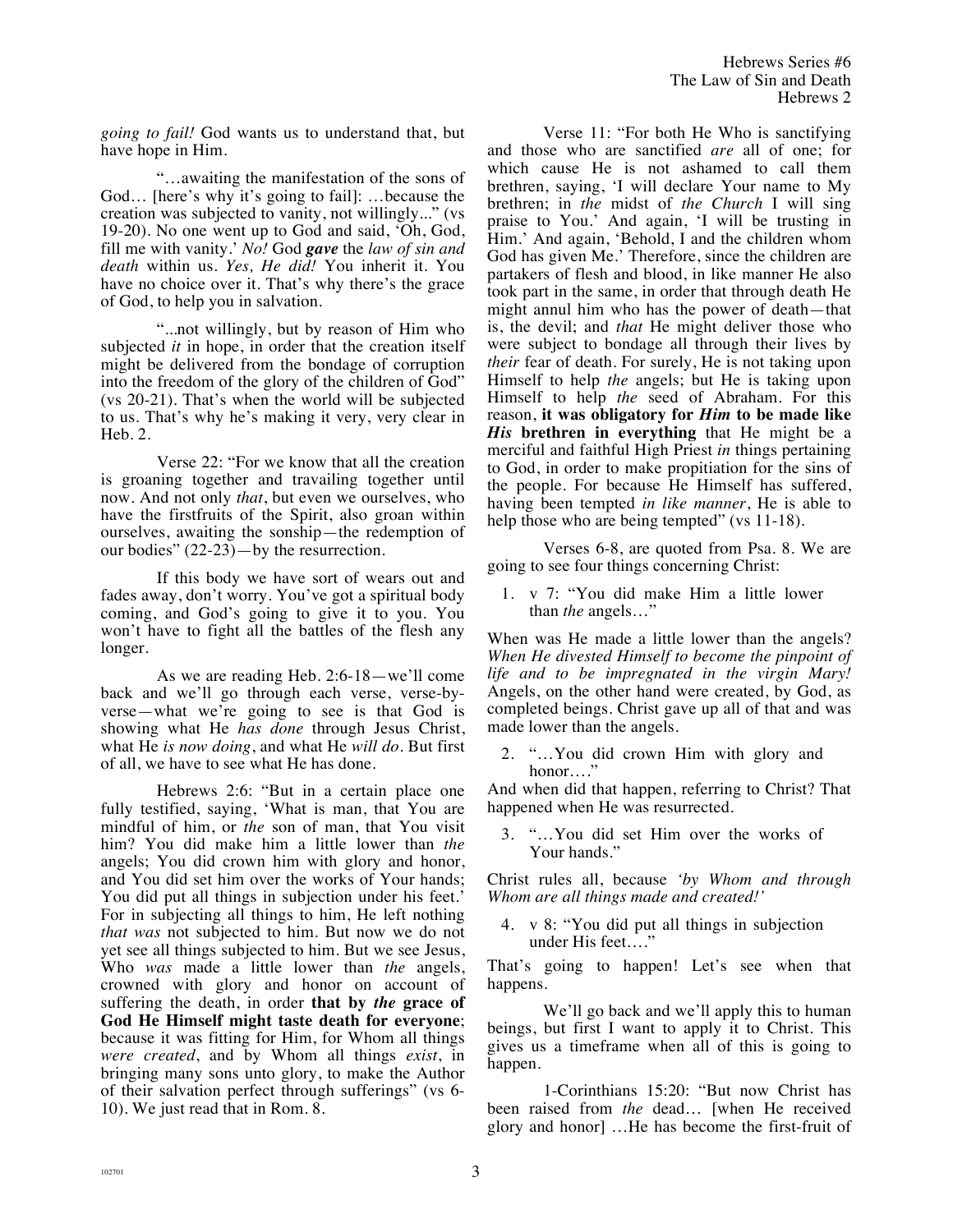those who have fallen asleep. For since by man *came* death, by man also *came the* resurrection of *the* dead. For as in Adam all die, so also in Christ shall all be made alive. But each in his own order… [and we understand that with the resurrections] …Christ *the* Firstfruit; then those who are Christ's at His coming. Afterwards the end *comes*, when He shall have delivered up the kingdom to Him Who *is* God and Father, when He shall have put an end to all rule and all authority and power. For it is ordained that He reign until He has put all enemies under His feet. *The* last enemy *to be* destroyed *is* death. For He has put all things in subjection under His feet. But when it is said that all things have been put in subjection, *it is* clearly evident that *it does* not include Him Who put all things in subjection under Him. But when He has put all things in subjection to Him, then shall the Son Himself also be subject to Him Who put all things in subjection to Him, so that God may be all in all" (vs 20-28).

That's what it's talking about here, Hebrews 2:8: "'You did put all things in subjection under his feet.' For in subjecting all things to him, He left nothing *that was* not subjected to him. But now we do not yet see all things subjected to him. But we see Jesus..." (vs 8-9). Here we have an application to Christ in all of these things, and we have an application to mankind.

Let's see this application to mankind. This goes back to the very creation of God. We will see some of the things that He gave to crown us with honor and glory, and why it talks about that we are crowned with honor and glory; *yet we are not glorified as spirit beings!* But mankind has an honor and glory that the rest of the creation of God does not have. We will see what that is.

Psalm 8:3: "When I consider Your heavens, the work of Your fingers, the moon and the stars, which You have ordained." That's the way you feel when you go out, and it's a really clear night and you can look up into the heavens and see all the stars, if you're in an area that really makes the stars look a whole lot closer: no smog, no city lights, and you can look up and you can see the vastness of the heavens up there. You're standing out there all alone, you feel just like that. You feel like just a little pinprick of something.

You get the same feeling when you're on any vessel and you're out on the ocean. You look out on the ocean and you see all around you for as far as you can see nothing but water. Even if you're on a pretty good-sized ship, that ship is nothing but a little speck in that ocean. That's why God has created the things the way He has:

to glorify Himself

• to humble man

 $\checkmark$  so man will seek God

 $\checkmark$  so man will come to Him

 $\checkmark$  realizing that this is so great

Verse 4: "What is man that You are mindful of him…" You know how it is with human beings. If you are a big important 'mucky-muck,' you don't care about the underlings, any down there, because you have the power, you have the authority, and you're on top. *God is not that way!*

We've already seen here in the book of Romans that we can call God 'our Father.' That's a tremendous thing!

Verse 4: "What is man that You are mindful of him, and the son of man that You care for him?" *And God has!* Started right out with Adam and Eve. Didn't the beginning of the book of Hebrews say that:

Hebrews 1:1: "God Who spoke to the fathers at different times in the past and in many ways by the prophets, has spoken to us in these last days by *His* Son." *God Himself! God* visited man, visited him in the flesh!

Concerning mankind, Psalm 8:5: "For You have made him a little lower than God and have crowned him with glory and honor. You made him to have dominion over the works of Your hands; You have put all things under his feet…. [that is sure true; look at what man is able to do, absolutely amazing]

Verse 7: "All sheep and oxen, yea, and the beasts of the field; the birds of heaven, the fish of the sea, and all that pass through the paths of the seas. O LORD, our Lord, how excellent is Your name in all the earth!" (vs 5-9).

How is it that man has been crowned with glory and honor above all the rest of the creation? Gen. 1 reveals part of the plan of God in a way that this is a prophecy of what He is going to do. It's really an amazing thing! There are many, many things that are revealed about God, which we won't go into {note booklets: *Defining the Oneness of God*  and *The Nature of God*, and sermon series: *The Names of God*}

Genesis 1:26: "And God said, Let Us…" We know the word *God* 'Elohim' means *more than one.* The Bible reveals there were two beings, one Who became the Father, one Who became the Son, that are included in the term *Elohim*.

"...Let Us make man in Our image, after Our likeness..." (v 26). That is the glory and honor that is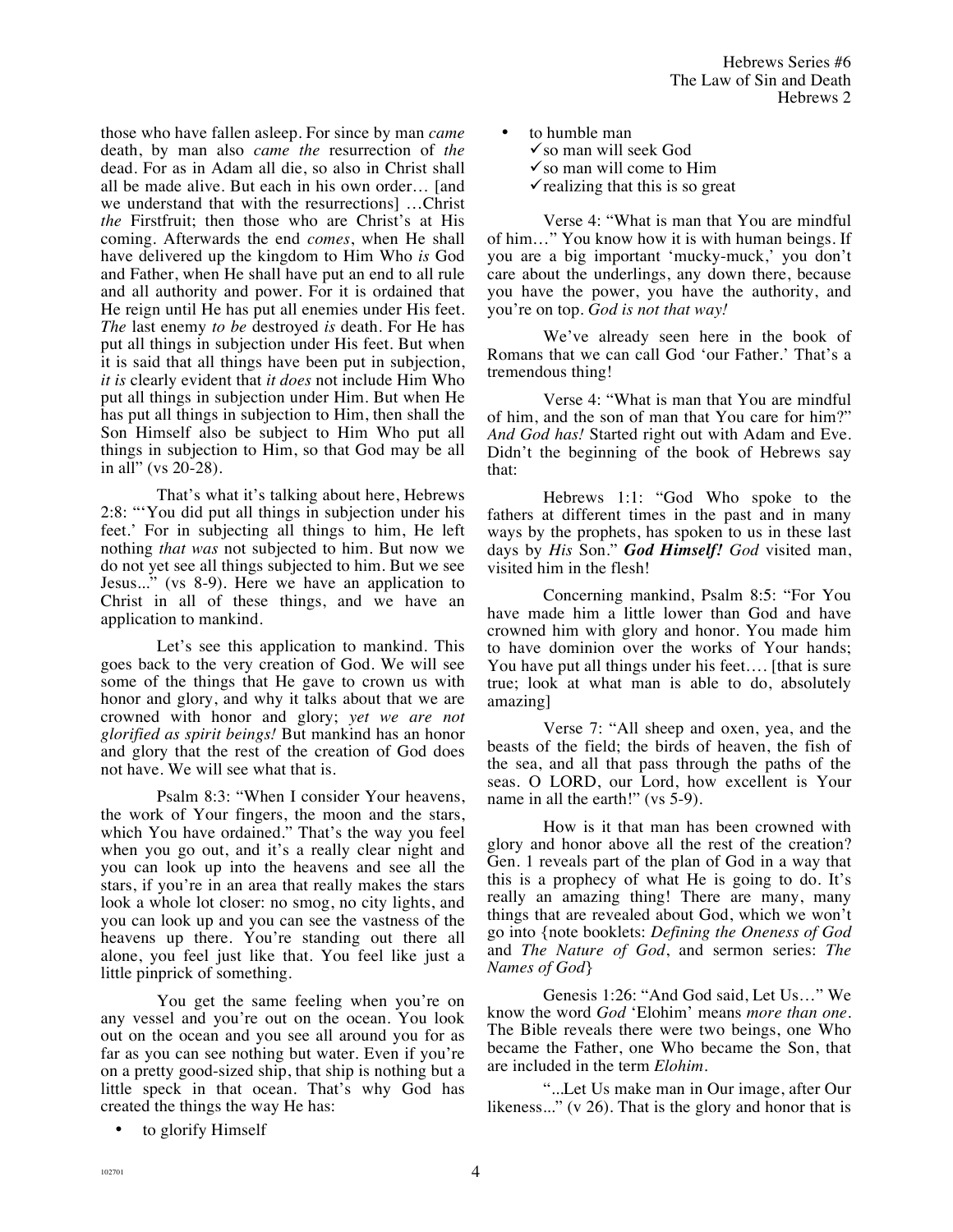given to mankind, made in the likeness of God, after His image.

The unspoken story of the rest of the Bible "…after Our likeness..." (v 26) *after His kind*. That's quite a thing, really! Now you know why Paul was so emphatic there, writing that we shouldn't let these things slip away. We shouldn't slip away ourselves.

Now notice what else He did: "...and let them have dominion..." (v 26). So, He subjected the earth! Now, granted, with the fall of Adam and Eve it's subjected to angels. Originally, God was there with Adam and Eve. After that, God put the angels in charge. So, the angels were over men from that time forward.

But even with that, He still says of man: "...let them have dominion over the fish of the sea and over the fowl of heaven and over the livestock and over all the earth and over every creeping thing that crawls upon the earth.' And God created man in His *own* image, in the image of God He created him. He created them male and female. And God blessed them. And God said to them, 'Be fruitful and multiply, and replenish the earth, and subdue it; and have dominion over the fish of the sea and over the fowl of heaven and over every living thing that moves upon the earth'" (vs 26-28). *That's the honor and glory that God has given man!* 

Since God has given it, He also requires responsibility. That's why we have the account of Adam and Eve, and how that God expects a response back from those that have been crowned with that kind of glory and honor. When man puts it to use in a wrong way, God has to intervene. We see that in the case of the Flood of Noah, and after the Flood, at the Tower of Babel and the building of those things that they were doing.

We will see that this verifies when it says that God left nothing that was not in subjection to man. Yet, not all things are in subjection to him, because he doesn't have the spiritual character to do it. That's the long and the short of it. But nevertheless, God has given that to man, and He only intervenes when man comes to the point of doing great evil. I think that we're rapidly approaching that time again, because remember, Jesus said: 'As it was in the days of Noah so shall be in the days of the coming of the Son of man.' At this time the Tower of Babel is still in the days of Noah.

Genesis 11:1: "And the whole earth was of one language, and of one speech." We're getting there again through English, through the computers.

Sidebar: What is going to happen in that area of the world of Afghanistan, Uzbekistan, and Kazakhstan, and all of those? The English language is going to be imported in there in a way that has never been in the past. Which is also a way of paving the way so that the Gospel can be preached so they will understand the Truth. Even in that, God is going to use that to lay the foundation and groundwork so that those people will be able to hear the Word of God.

Verse 2: "And it came to pass, as they traveled from the east, they found a plain in the land of Shinar. And they settled there. And they said to one another, 'Come, let us make bricks and burn them thoroughly.'…. [because they wanted to waterproof them] …And they had brick for stone, and they had asphalt for mortar" (vs 2-3).

This is more like asbestos ooze that was coming out of the ground in what we call Saudi Arabia, Iraq, or Kuwait today. Someone got all mad because I said that *Josephus* records that they were going to build a tower and make it waterproof just in case God was going to flood the earth again, that they could all flee into it and escape the flood. Well, I'm just reporting what *Josephus* said; so if that makes you upset, well then go be upset.

Verse 4: "And they said, 'Come, let us build us a city and a tower, *with* its top reaching into the heavens. And let us establish a name for ourselves, lest we be scattered upon the face of the whole earth."

Of course, it was God's decision to put them in their inheritance. God created the nations. Now that we are trying to amalgamate everything in Babylon the Great, you see the difficulties that we have when you begin putting a superstructure over the nations and taking away the sovereignty that God gave them. They didn't want to do it.

Verse 5: "And the LORD came down to see the city and the tower which the children of men had built. And the LORD said, 'Behold, the people *are* one and they all have one language. And this *is only the beginning of* what they will do—now nothing which they have imagined to do..." (vs 5-6). That is part of the glory and honor that God has given man.

I mean, right while we're sitting here today, out there in the heavens, the next planet out— Mars—they have successfully put in orbit a spacecraft which is going to photograph all about Mars, it's going to create a whole new map of Mars. They have detection equipment in there; they're going to find out: Is there water? Was there water? Of course, the mystery is, if there was water, where did it go? It will become a greater mystery if they can't detect water underground, or if they can only detect a very little water underground. But that's quite amazing that men can sit down to computers at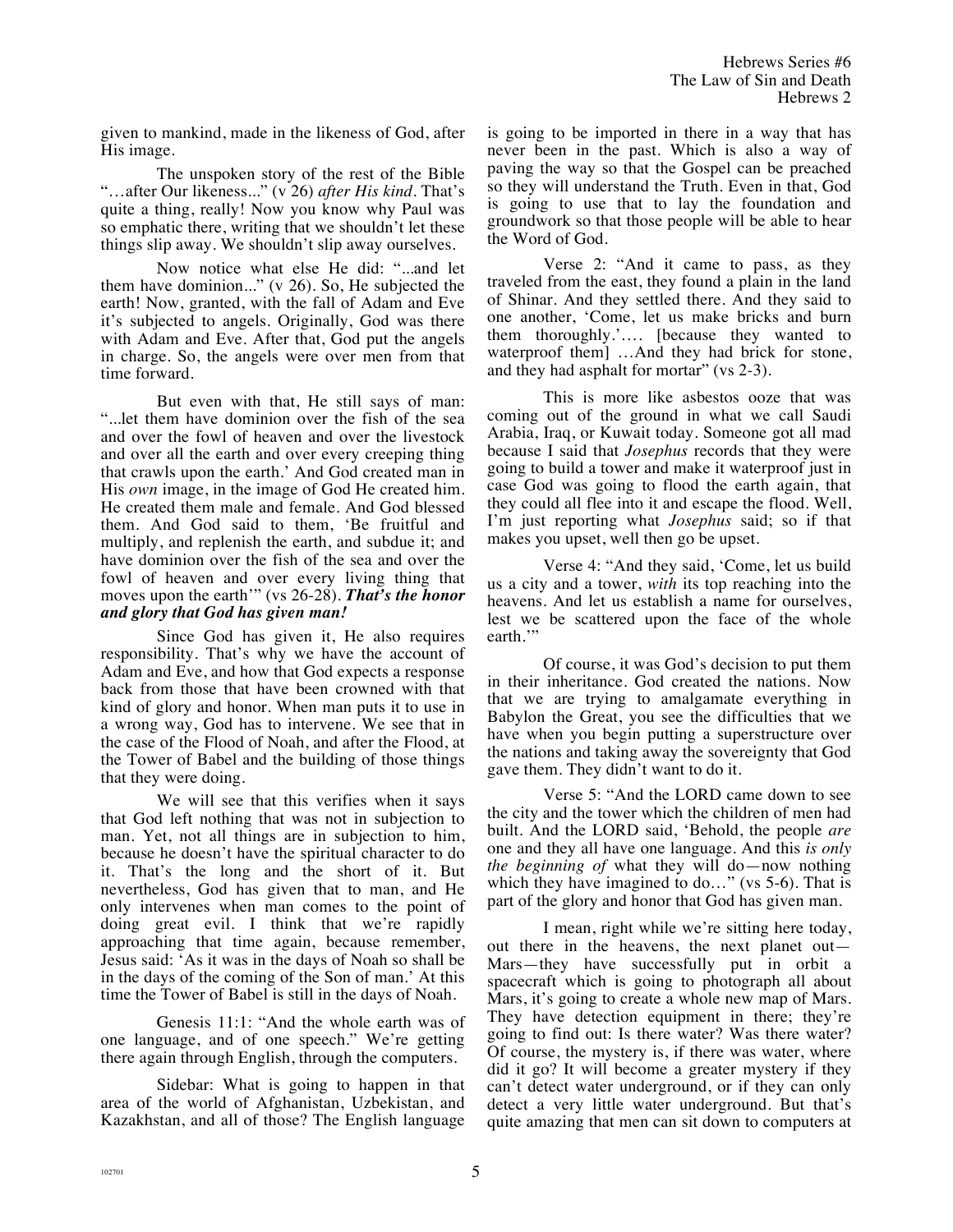the Jet Propulsion Lab in Pasadena, California, and direct that satellite circling and orbiting around Mars and gathering all of this data and everything.

They're doing this, because man wants to go to Mars. Man has gone to the moon. They found out, there's not much you can do with the moon. So, they figure they're going to go to Mars. *There is nothing that they can't do* **"…which they have imagined to do…"** Look at all the different devices and gadgets that we have today. There are so many of them it is absolutely incredible. We even have machines that can make machines. It is phenomenal! We have computers that compute computers. All this came out of the *imagination* of man.

So, God confounded the languages and scattered them and took them to their inheritance where God originally intended that they go. When it says that 'man is crowned with glory and with honor,' that means that. When it says that 'He subjected all things under him,' He means that. But He hasn't let man have, yet, *all* things. *He hasn't!*  Mankind is not ready to have all things subjected under him. There must be a change of nature. There must be a change of your existence from flesh to spirit before that will happen. So, there's the reason for all of this in Psa. 8.

Now then, Paul applies it to Jesus again, Hebrews 2:9: "But we see Jesus, Who *was* made a little lower than *the* angels, crowned with glory and honor on account of suffering **the death**..."—and the definite article is in there in the Greek: 'tho thanatos' means *the one death*, which had a particular significance for all of mankind.

In *The Christian Passover* book—The Nature of God and The Nature of Man—will explain in great detail, much more than we're going to do in the study, about how God accomplished that. But it is suffering *the death*. That is a special one-of-akind death. That God, manifest in the flesh, would come to this earth and die for those that He created to bring them salvation.

Notice, here's why it is *the death,* v 9: "...in order that by *the* grace of God He Himself might taste death for everyone." There's just a little caveat here with this, which is that *everyone*—and the rest of the Bible shows us *who repents—*who does not repent, the death of Christ is not applied to you as a sacrifice for the propitiation of your sins. Your death will take care of your sins and they shall no longer exist.

We need to look at a couple of Scriptures that are really important, because for God to manifest Himself in the flesh, and to become a human being just like we are for the purpose of dying, that's quite profound. In this God has done a tremendous thing. This is something that very few of the religions of this world even have a clue to understand. They cannot conceive, or they cannot picture that God would do this, *this particular death.*

When Adam and Eve sinned, God pronounced upon them, as His judgment, that they would die, which is in full accord of Old Testament and New Testament doctrine, which is that *the wages of sin is death!* 

I need to mention just a couple of things in line with this. Christ was 'slain from the foundation of the world' (Rev. 13:8)—meaning that God had in His plan to save His creation, because He knew that in giving the power of free moral agency Adam and Eve would sin. He didn't make them sin, but He knew that in giving free moral agency, they *would* sin. So therefore, it wasn't any surprise to God that they did sin. Remember that after they had sinned and God was pronouncing the judgment upon them. He also gave the prophecy of His coming future death right there in Gen. 3:15 [transcriber's correction].

God showed—beginning with Adam and Eve—that there was coming a time when He was going to solve the problem of sin. But in the meantime He passed the sentence of death onto all human beings. That's why in Adam we all die. We are subject to death because God gave that sentence of judgment because of sin, and we didn't receive it willingly; it's inherent within our very being. How is God going to save His creation after He judged mankind in such a way?

Romans 5:12: "Therefore, as by one man sin entered into the world, and by means of sin *came* death..." So, death passed upon *all* men; we're all subject to death. The sentence is so universal that no one has escaped death. Satan has a counterfeit plan to try and make it look like human beings don't die, because he has the false doctrine of the immortality of the soul and you go to heaven.

And pray tell, if that's the case, why the resurrection? You don't need a resurrection, your spirit is already there; you are already in heaven looking down at your corpse while everyone is out there weeping and wailing that you have died. *No! That's a counterfeit!* When you're dead, you're dead all over. When you're dead, you know nothing. In the day that man dies his thoughts perish.

Death passed unto all men, and this made us even more imperfect than we were when we were originally created, if I could use *we* in the sense of Adam and Eve. God made them perfect physically. But *they didn't have the character of God*; that's what was the missing ingredient. So therefore, He created them to be neutral; that is, when there were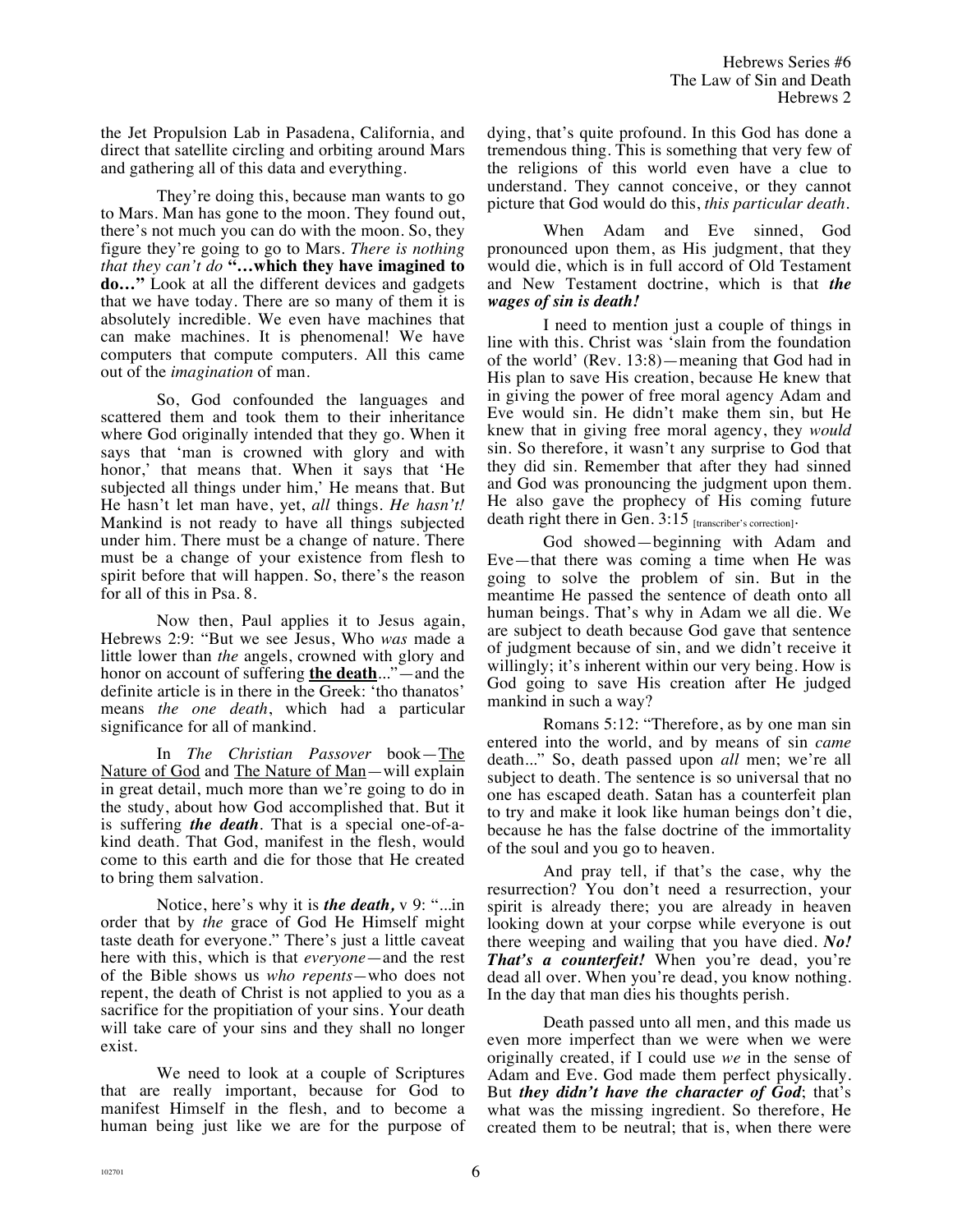first created they were neither subject to death, nor were they subject to receiving eternal life, because it was going to be *based upon the condition of whether they would believe God and obey Him.* That's the whole story of mankind:

- Do you believe God?
- Are you willing to obey Him?

Since God passed death unto all mankind, now man has a nature whereby he sins automatically.

"…and by means of sin *came* death; and in this way, death passed into all mankind; *and it is* **for this reason that all have sinned**" (v 12). In other words, some people misconstrue it to mean that little babies, when they are born, are not subject to death because they haven't sinned, yet. Well, you have already lost your premise, because do babies die having never sinned? *Yes!* Those who are successful in growing up—which is the greater portion of humanity, and God worked it out that way—we sin because we have an imperfect nature, because we have a nature which is subject to death. That's why all sin!

How is God going to solve this? How is God going to redeem man? *He solves it!* If you entered into a court of law and you hauled God before the court of law and someone there is sitting, judging God—which men judge God all the time, but God survives all the judgment of men—what would the judgment of men be concerning God doing this to mankind? *'God, You're unfair!* All of these innocent people down through the centuries, You have given the sentence of death and they have done nothing. You're unfair!' That's what a lot of people say!

*No! God is not unfair!* He has a way and a plan that He is going to do it. But He is not going to accomplish it until there are a sufficient number of human beings, according to the plan of God, that are going to eventually be in the Kingdom of God. There is the whole universe to take care of. That's going to require a lot sons of God, don't you think?

So then, rather than being judged by man, being condemned by man, and being accused by man that He is unfair, that He is not reasonable, why would He make man subject to death because of what Adam and Eve had done? After all, we weren't there, we didn't eat of the fruit, we didn't disobey God. We knew nothing about it. Furthermore, we didn't know anything about it until we read it in the Bible, or we heard a preacher preach it some time, and we often wonder: Why would God do that? After all, down deep inside of every one of us is *the desire to live forever!* So, God's judgment is this: *The same judgment He put on His creation, He*  *took upon Himself.* Now, in order to do that, *He had to be made like every other human being.* 

Let's see what comes with death. There is another law that is working within your members. It's automatic, called the pull of the flesh. The pull of the flesh is called here in Rom. 7 *the law of sin and death*.

Romans 7:14: "For we know that the law is spiritual; but I am carnal, having been sold *as a slave* under sin."

- Who sold you under sin? *God did!*<br>• Who gave you a nature of death? G
- Who gave you a nature of death? *God did!*
- Who alone can rescue you from that? *God alone!*

That's why all the religions in the world are vain, empty and foolish. They cannot solve the problem of sin and death. They may be able to sublimate sin by having discipline and rigor; by having a moral standard to live by—but they never are able to sublimate death because they all die. They never overcome it. That's why Paul said, 'sold under sin.'

Then he explains about the nature that human beings have, v 15: "Because what I am working out myself, I do not know..." In other words, he really doesn't want to do what he's doing. Have you ever done something that you really didn't want to do, but you went ahead and did it anyway? *Yeah, lots of times, many things!*

"...For what I do not desire to do, this I do..." (v 15). Everybody has good intentions. What's the old cliché in the world? *The road to hell is paved with good intentions!*

"...moreover, what I hate, this *is what* I do. But if I am doing what I do not desire to do, I agree with the law that *it is* good" (vs 15-16). The Law defines right and wrong, good and evil.

Verse 17: "So then, I am no longer working it out myself; rather, it is sin *that is* dwelling within me"—meaning, it's part of your being. That's why even as Christians, in overcoming, we still have the *law of sin and death* still working in us; though we have God's Spirit to overcome it, it is still there. God put it in there. You inherit that very nature from your mother and father, and going all the way back to Adam and Eve.

So, Paul says, v 18: "Because I fully understand that there is not dwelling within me that is, within my fleshly being—*any* good…." That's a very profound statement, meaning that *even the very, very best that a human being can do can never be perfect to the standard of God's perfection,* because something as imperfect as a human being can never make himself perfect. Even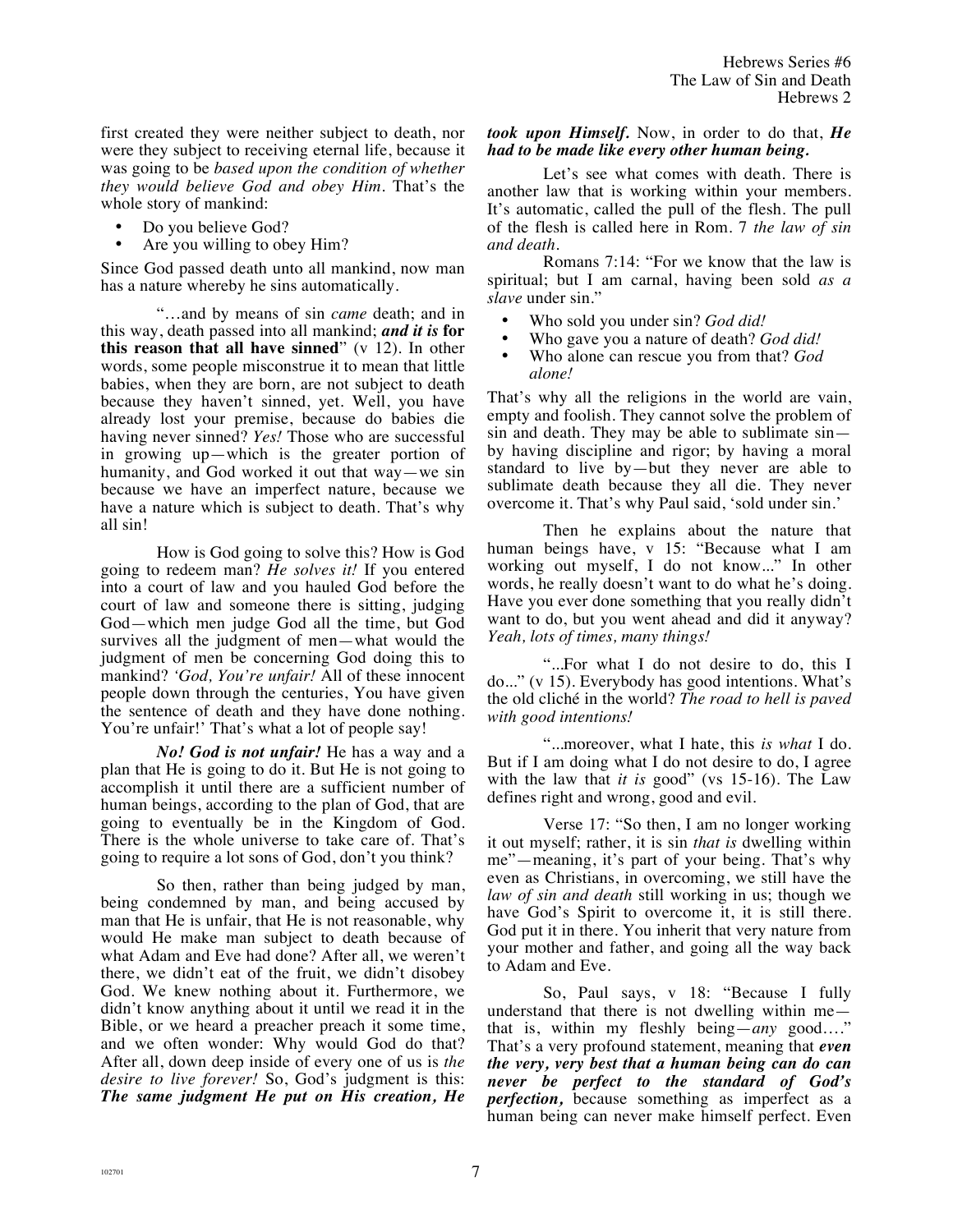at your very best, you're still going to sin. That's why there's the grace of God. That's why Christ came.

"...For the desire to do good is present within me... [all human beings are that way 'I desire to do good'] ...but how to work out that which is good, I do not find" (v 18).

In other words, you really don't find a way to do it. Have you ever tried to do something really wonderful, fine, nice and lovely, and try and help somebody, have it just totally collapse on you and you then be accused of doing something evil, wrong, and something that was just absolutely despised by that person? *Yes! We all have!* That's the operation of human nature.

Verse 19: "For the good that I desire to do, I am not doing; but the evil that I do not desire to do, this I am doing. But if I do what I do not desire to do, I am no longer working it out myself, but sin *that is* dwelling within me" (vs 19-20). He says it twice: "…sin *is* dwelling in me."

- Did he have God's Spirit? *Yes!*
- Was he an apostle? *Yes!*
- Was he headed toward eternal life? *Yes!*<br>• Was he teaching the Gentiles and t
- Was he teaching the Gentiles and the Israelites? *Yes!*

But his nature has to be changed, and the final change of the nature cannot come until the resurrection.

Verse 21: "Consequently, I find this law *in my members*, that when I desire to do good, evil is present with me. For I delight in the Law of God according to the inward man; but I see another law within my own members, warring against the law of my mind, and leading me captive to the **law of sin** that is within my own members" (vs 21-23). So, you have in your members *the law of sin*.

Romans 8:2, he puts them together: "Because the **law of the Spirit of life** in Christ Jesus has delivered me from **the law of sin and death**." You are not released from it; you still have it. That is the law that every person has within him, which we define as human nature or the downward pull of the flesh. That's *the law of sin and death!* Because death has passed on to all men, so it's *the law of sin and death*. The law of sin is within our members.

- How is God going to change that?
- How is He going to rescue mankind from that?

That's what Heb. 2 gives us, more understanding concerning.

Romans 5:6: "For even when we were without strength... [without the Spirit of God we are totally without strength] ...at the appointed time..." The Greek means *in the set time*, the very set time that God had determined, which is the Passover Day, Nisan 14,  $30<sub>A.D.</sub>$ 

"...Christ died for *the* ungodly" (v 6). That's quite a statement. That's why it says that *He tasted death for everyone*, because everyone is *ungodly!* Regardless of how good you may think you are, your very basic nature is ungodly. That's just the way that it is. God made it that way.

When we really understand that and really understand that salvation only comes from God, then we don't need to pull our bootstraps up over our head, and make ourselves stand so tall and have all the vanity and arrogance and authority of how great we are. Also, it shows you this: *In order to die for the ungodly He had to be made lower than the angels.* He had to be made in every respect like a human being, which means:

- *if* Christ came as a human being<br>• *if* Christ came to remove the
- *if* Christ came to remove the judgment that He put upon mankind of *the law and sin and death* within them
- *if Christ* was made in every respect like unto them
- *if* Christ came and did not have *the law of sin and death* within Him

*then His sacrifice could not cover the sins of all human beings!*

There will be some people who *theologically* would fight against that. But God gave Himself this task into solving the judgment He gave to human beings, which is this: *'Since I put the law of sin and death in all human beings, I will take it upon Myself and not sin, and live a perfect life, be tempted in every way.* He would have to have *the law of sin and death* in Him to be tempted in every way, *otherwise He couldn't be tempted!* If He did not take on the fullness of human nature where He would be subject to sin, if He so chose to do so, then His sacrifice could not be applied to all human beings, and that's what he's saying here so profoundly in Heb. 2.

When we read in Heb. 2 that He was 'tempted in all points like we are, yet, without sin'; the only way He could be tempted is if He had a nature where He could sin. But *He rejected every temptation!* He was filled with the Holy Spirit from conception!

Verse 7: "For rarely will anyone die for a righteous man, although perhaps someone might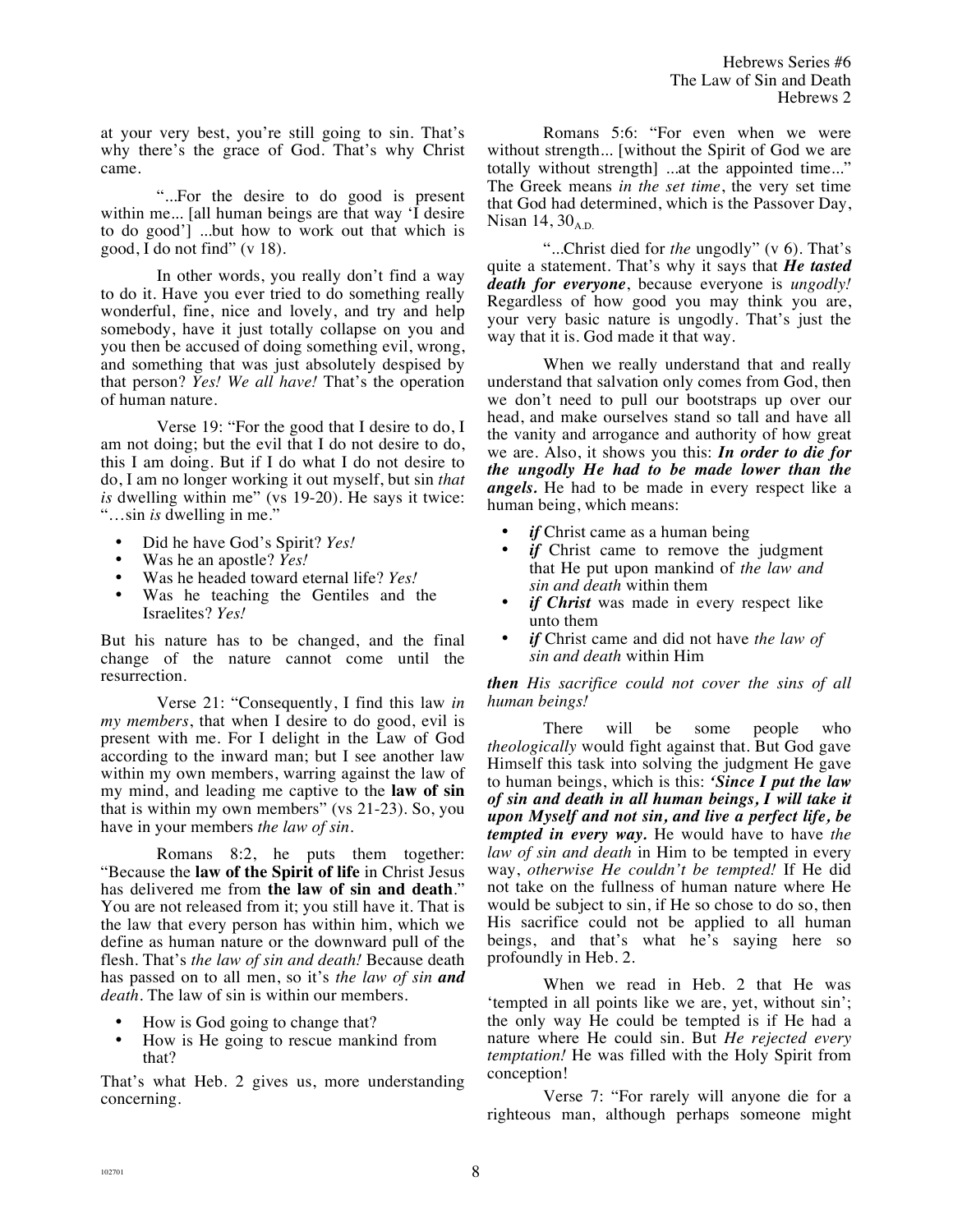have the courage even to die for a good man. But God commends His own love to us because, **when we were still sinners, Christ died for us**" (vs 7-8).

- He had to die
- He had to be subject to death

If He was subject to death, He was subject to sin. If He was not subject to sin we could not have this said of Jesus Christ.

Hebrews 4:14 "Having, therefore, a great High Priest, *Who* has passed into the heavens, Jesus the Son of God, we should hold fast the confession *of our faith*. For we do not have a High Priest Who cannot empathize with our weaknesses, but *One Who* was tempted in all things according to *the* likeness of *our own temptations*; yet, *He was* without  $\sin$ " (vs 14-15).

The very fact that it is worded that way shows that He had the possibility to sin, but He didn't. Some people would say, 'You are denigrating the sacrifice and life of Christ.' *No, I'm not!* That is magnifying it even more, because for God to do that makes it even greater. Neither of those verses could be if it were not the fact that He took upon Himself in being made human, to be fully human, to take *the law of sin and death* within His own members.

2-Corinthians 5:21: "For He made Him Who knew no sin *to be* sin for us..." To *know no sin* means that He did not sin. It says He was without sin (1-Peter 2).

Hebrews 4:15: "…*He was* without sin."

2-Corinthians 5:21 "...so that we might become *the* righteousness of God in Him." That's how God is going to solve the problem.

It's so very important to understand what God has done. This is what happens when people become very lethargic and they began slipping away from God. What happens is that when you begin slipping away from God, you have all sorts of good intentions and justifications in your own mind as to why you are still okay, even though you know you're slipping away. Have you ever had that process go on in your life? *Sure!* That's why the Apostle Paul is making it so clear, the very importance of what Christ has done. He wants us never to forget what He has done and how great this was that God did this.

Romans 5:8: "But God commends His own love to us because, when we were still sinners, Christ died for us. Much more, therefore… [there's more beyond that] …having been justified now by His blood, we shall be saved from wrath through Him. For if, when we were enemies, we were reconciled to God through the death of His own Son, much more *then*, having been reconciled, we shall be saved by His life. And not only *this*, but we also boast in God through our Lord Jesus Christ, by Whom we have now received the reconciliation" (vs 8-11).

That's what we need to remember. When everything about God or the Bible devolves down to a religion where you pick and choose what you will do, what you won't do, where you set up your own standard of righteousness, then you begin to forget about what Christ has done, you begin to slip away from God. We have seen the whole process take place, even within the Churches of God. That's why these warnings are here.

 After the warnings, then he gives the reason for why we really need to look to Jesus. And the whole point of all the book of Hebrews is to keep:

- your mind
- your heart<br>• your affect
- your affection

everything

*on Jesus Christ*

- Never forget what He has done!
- Never forget Who He was!<br>• Never forget Who He now

Never forget Who He now is!

That's what he is saying.

Hebrews 2:9: "...He Himself might taste death for everyone... [to those who repent] …because it was fitting for Him... [in other words, it was entirely proper for Him] ...for Whom all things *were created*, and by Whom all things *exist*, in bringing..." (vs 9-10).

Remember Romans 8:14: "For as many as are led by *the* Spirit of God, these are *the* sons of God."

Hebrews 2:10: "...in bringing many sons unto glory, to make the Author of their salvation perfect through sufferings." Not that God was ever not perfect. *He always was perfect!* But God never experienced being a human being until Christ came in the flesh.

Now then, He was able to be perfected even much more. He had to suffer because He gave up all the glory and honor of God to become a human being and take within His members *the law of sin and death.* If you don't think that is suffering, then you have no clue as to what suffering is. Not only that, but to die the ignominious death that He did. {note sermon series: *The Prophecies of Jesus in the Old Testament*}. Go back and review this series, and you can see all the prophecies that the One Who became Jesus Christ prophesied concerning Himself and the death that He would go through, and the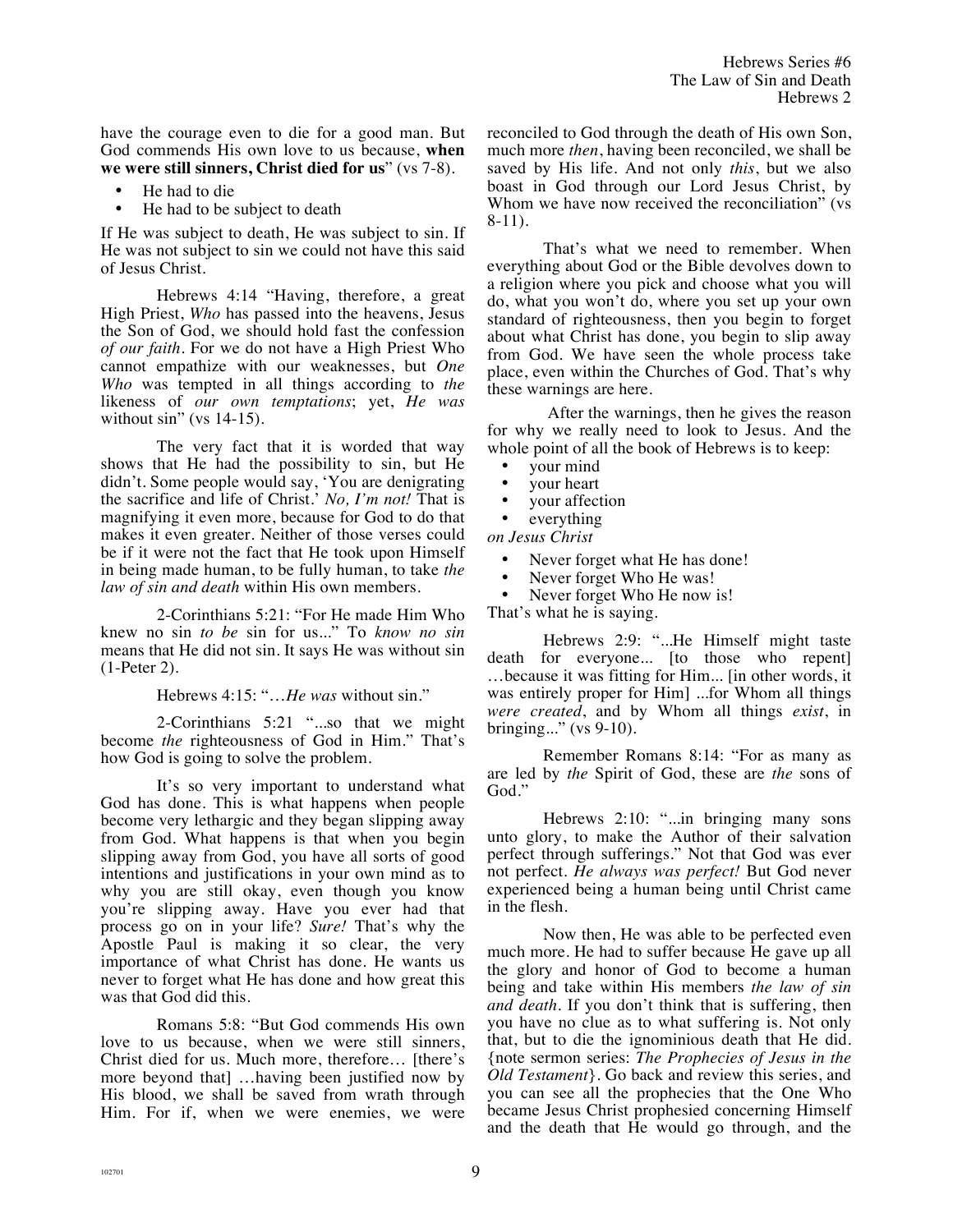crucifixion, and the agony, and all of the things that go with it. *God knew!* That's why it's so great. He was made perfect *through sufferings*.

For what purpose? Verse 11: "For both He Who is sanctifying and those who are sanctified *are* all of one..." You need to understand that even more. We're going to be at one with God, the fullness of being in the same glory that Jesus Christ is.

John 17 is one of the greatest chapters in the whole Bible, because it tells us:

- what God is doing
- what Christ was
- what Christ did
- the overall goal of being one

John 17:1: "Jesus spoke these words, and lifted up His eyes to heaven and said, 'Father, the hour has come; glorify Your own Son, so that Your Son may also glorify You.'" There are two ways that He was glorified:

- 1. Through the brutality of the crucifixion, because He took upon Him all the sins of the world. That glorified God because it paved the way to remove sin for all those who repent.
- 2. He would glorify God again at the resurrection when He would come and present Himself as *the perfect sacrifice* after the crucifixion.

Verse 2: "'Since You have **given Him authority over all flesh**...'" No human being is going to escape the authority of Jesus Christ. I do not care whether you are an atheist or an agnostic, or if you're a Muslim or a Buddhist—whatever—*you are not going to escape the authority of Jesus Christ over you—*period! That's just an eternal fact of life.

- you can ignore Him
- you can reject Him
- you can despise Him
- you can hate Him
- you can fight against and kill those whom He has called

## *but you cannot escape Him!*

He has authority over all flesh. It says in another place that *every knee is going to bow to Christ! No one excepted!* If you won't bow the knee to Christ, you can see your fate by looking into any lava lake on any volcano, because that is a lake of fire, and when you are cast in there that is where you shall be burned up. So, He has authority over all flesh. *No one can escape that!*

"...in order that He may give eternal life to all whom You have given Him" (v 2). God the Father has to call those to eternal life. The work that God is doing is not a happenstance chance. It is determined! It is planned! God the Father is actively involved,

John 6:44: "No one can come to Me unless the Father, Who sent Me, draws him…" He gives them to Christ!

John 17:3: "For this is eternal life, that they may know You, the only true God..." At the time Jesus was saying that, that was an absolutely true statement, because Christ was God manifest in the flesh, He was not wholly God at that time. So, at that time God the Father was the only true God.

"...and Jesus Christ, Whom You did send" (v 3)—referring to Him being in the flesh now at this time.

Verse 4: "I have glorified You on the earth… [by His whole life; by His whole ministry] …I have finished the work that You gave Me to do." There is a finish and there is an end to the work that God is doing. He finished that part of it. When you come to Rev. 21, again He says, 'It is done.' So, He finishes that part of the work.

Now also, there is a work that God is doing in every one of us. He is going to finish it in every one of us unto death and the resurrection. He finished it! He didn't come and say, 'Well, God, I really tried…' The New-Age Jesus: 'I really tried'? That's the excuse for everything: 'Well if I try, you've got to accept it, and it is done. I put forth the effort.' Like if you work in a factory and something goes wrong and you blow up the machine, and the boss comes around and says, 'Why did this happen?' *Well, I tried*. 'Yeah, but the machine is blown up.' *Well, I was well intended. I tried*.

*No!* God is not doing a haphazard 'I tried.' *He's going to do it! He's going to finish it!* 

Verse 5: "And now, Father, glorify Me with Your own self, with the glory that I had with You before the world existed." That means before the world existed, showing that Jesus had glory because He was God, and He divested Himself of that glory and honor and became a human being.

Verse 6: "I have manifested Your name to the men whom You have given Me out of the world. They were Yours..."

Verse 14. "I have given them Your words, and the world has hated them..."We're going to learn that lesson, too, brethren. The world is going to hate us.

"...because they are not of the world, just as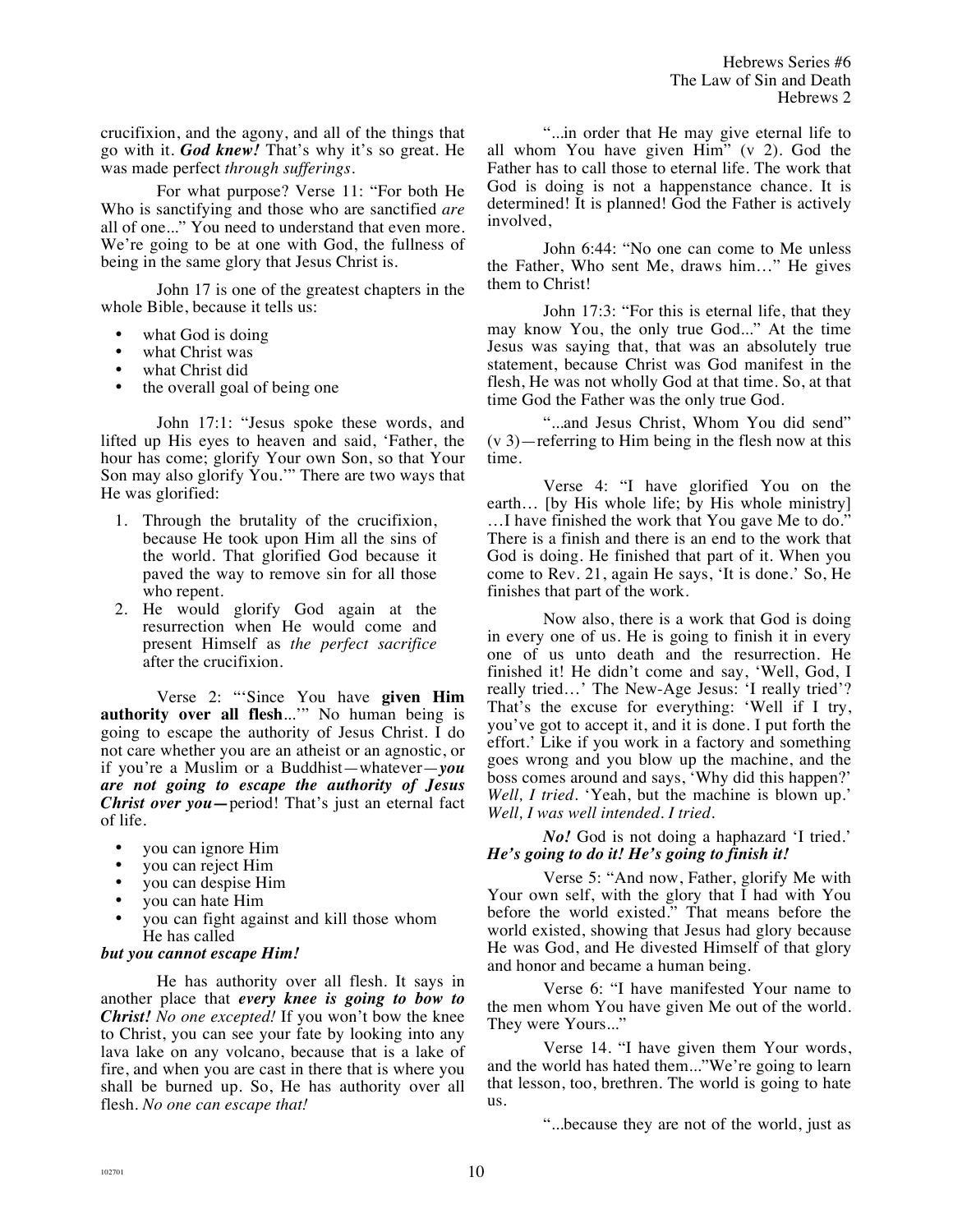I am not of the world. I do not pray that You would take them out of the world, but that You would keep them from the evil one [Satan the devil]. They are not of the world, just as I am not of the world. Sanctify them in Your Truth; Your Word is the Truth" (vs 14-17).

What do we find here back in Hebrews 2:11: "For both He Who is sanctifying and those who are sanctified *are* **all of one**..." Christ is showing how that process is done, through the Word of God, through the Spirit of God. You can't have the Spirit of God without the Word of God. It's an impossibility, the two go together.

John 17:17: "Sanctify them in Your Truth; Your Word is the Truth. Even as You did send Me into the world, I also have sent them into the world. And for their sakes I sanctify Myself..." (vs 17-19).

How is He going to sanctify Himself? *By marching to that trial and crucifixion after being arrested, and dying!* That's how He sanctified Himself.

"...so that they also may be sanctified in *Your* Truth. I do not pray for these only, but also for those who shall believe in Me through their word" (vs 19-20). There is a perpetual prayer that Jesus Christ gave to God the Father, which is taking place every day for all of those that believe.

Verse 21: "That they **all may be one** …[that's what we read back there in Heb. 2:11] …even as You, Father, *are* in Me, and I in You; that they also **may be one in Us**… [that goes right back to Gen. 1:26] ...in Us, in order that the world may believe that You did send Me. And I have given them the glory that You gave *to* Me, in order that they may be one, in the same way *that* We are one"  $(vs 21-22)$ .

*That's the whole plan and purpose*, brethren, of the firstfruits. A special, eternal relationship with God the Father and Jesus Christ through all eternity that none of the others entering into the Kingdom of God after that time will have. That's something! That's why he is so emphatic about when he says, 'It is imperative that we give full attention to the things that we have heard.'

Verse 23: "I in them, and You in Me, that they may be perfected into one; and that the world may know that You did send Me, and have loved them as You have loved Me. Father, I desire that those whom You have given Me may also be with Me where I am, so that they may behold My glory, which You have given Me; because You did love Me before *the* foundation of *the* world" (vs 23-24).

I'll tell you what, brethren, the Kingdom of

God will never succeed unless there is the love of God. That's what God is basing the whole thing on.

Verse 25: "Righteous Father, the world has not known You, but I have known You, and these have known that You did send Me. And I have made known Your name to them, and will make *it* known; so that the love with which You have loved Me may be in them, and I in them." (vs 25-26). *That is how all are sanctified in one.* 

Now let's come back and we'll finish Hebrews 2:11: "For both He Who is sanctifying and those who are sanctified *are* all of one; for which cause He is not ashamed to call them brethren."

That's why it's important we remember this, brethren. *It's absolutely amazing what God has done!* 

All Scriptures from *The Holy Bible in Its Original Order, A Faithful Version* 

Scriptural References:

- 1) Hebrews 2:1-5
- 2) Romans 8:14-23
- 3) Hebrews 2:6-18, 7-8
- 4) 1 Corinthians 15:20-28
- 5) Hebrews 2:8-9
- 6) Psalm 8:3-4
- 7) Hebrews 1:1
- 8) Psalm 8:5-9
- 9) Genesis 1:26-28
- 10) Genesis 11:1-6
- 11) Hebrews 2:9
- 12) Romans 5:12
- 13) Romans 7:14-23
- 14) Romans 8:2
- 15) Romans 5:6-8
- 16) Hebrews 4:14-15
- 17) 2 Corinthians 5:21
- 18) Hebrews 4:15
- 19) 2 Corinthians 5:21
- 20) Romans 5:8-11
- 21) Hebrews 2:9-10
- 22) Romans 8:14
- 23) Hebrews 2:10-11
- 24) John 17:1-2
- 25) John 6:44
- 26) John 17:3-6, 14-17
- 27) Hebrews 2:11
- 28) John 17:17-26
- 29) Hebrews 2:11

Scriptures referenced, not quoted:

- Revelation 7; 13:8
- Genesis 3:15